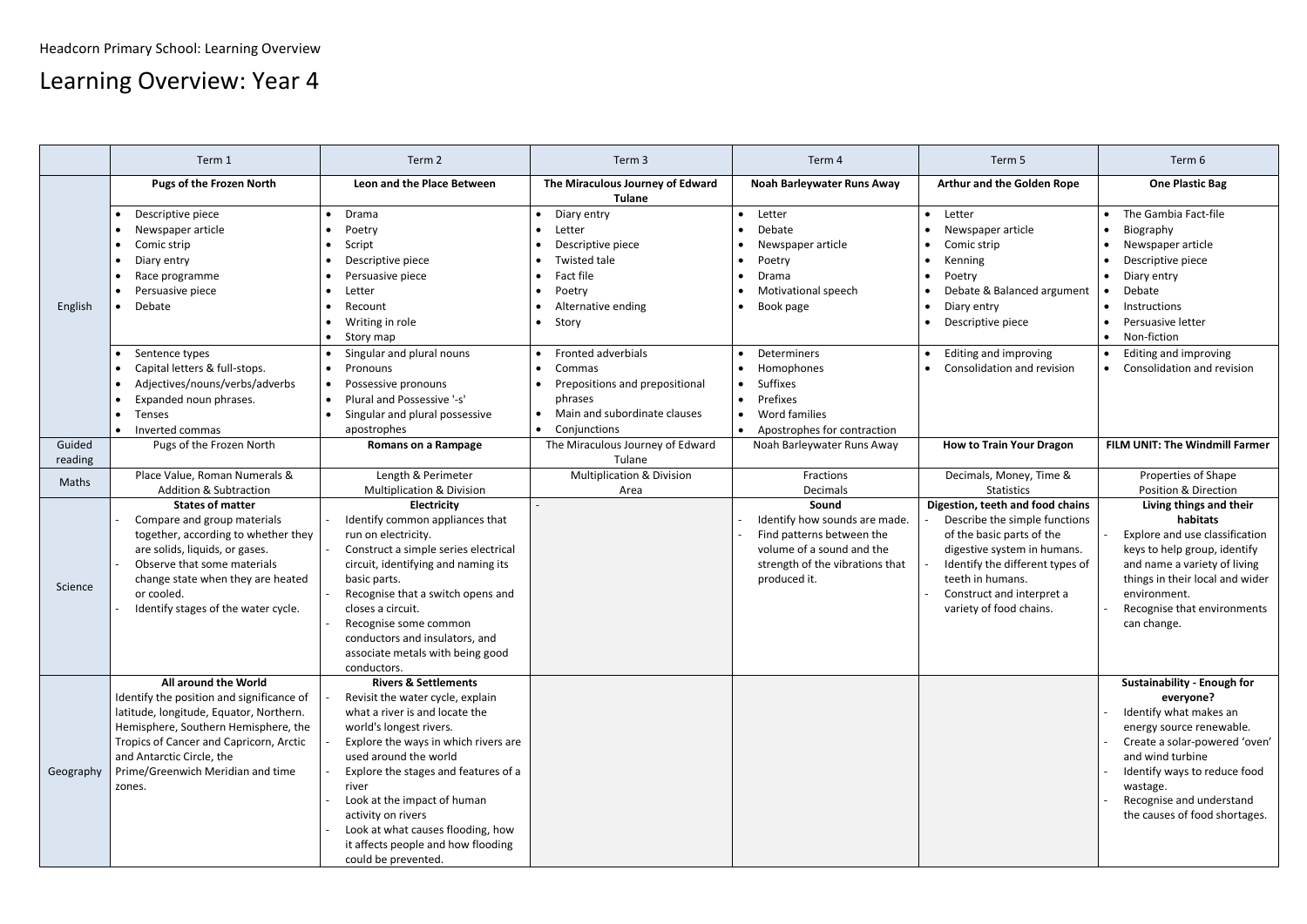## Learning Overview: Year 4

|             |                                                                                                                                                                                    | To describe and understand key<br>aspects of human geography,<br>including: types of settlement and<br>land use, economic activity<br>including trade links, and the<br>distribution of natural resources<br>including energy, food, minerals<br>and water. |                                                                                                                                                                                                                                                                                        |                                                                                                                                                                                                                                                                                                                                                                   |                                                                                                                                                                                                                                                                                                                                                       |                                                                                                                                                                                                                |
|-------------|------------------------------------------------------------------------------------------------------------------------------------------------------------------------------------|-------------------------------------------------------------------------------------------------------------------------------------------------------------------------------------------------------------------------------------------------------------|----------------------------------------------------------------------------------------------------------------------------------------------------------------------------------------------------------------------------------------------------------------------------------------|-------------------------------------------------------------------------------------------------------------------------------------------------------------------------------------------------------------------------------------------------------------------------------------------------------------------------------------------------------------------|-------------------------------------------------------------------------------------------------------------------------------------------------------------------------------------------------------------------------------------------------------------------------------------------------------------------------------------------------------|----------------------------------------------------------------------------------------------------------------------------------------------------------------------------------------------------------------|
| History     |                                                                                                                                                                                    |                                                                                                                                                                                                                                                             | <b>The Romans</b><br>Identify the spread of the Roman<br>Empire.<br>Explain the attempts for and the<br>successful invasion of Britain and<br>key figures involved.<br>Explore the lives of the Romans.<br>Discover facts about Roman<br>inventions and their use in Britain<br>today. | <b>Anglo-Saxon Britain</b><br>Explain who the Anglo-Saxons<br>and Scots were and when and<br>why they invaded Britain.<br>Understand how the Anglo-<br>Saxons have influenced Britain.<br>Analyse and describe Anglo-<br>Saxon artefacts and explain<br>what they can teach us about<br>Anglo-Saxon culture.<br>Explain their religious beliefs<br>and practices. | <b>The Vikings</b><br>Explain when and where the<br>Vikings came from and why<br>they raided Britain.<br>Identify and explain key<br>aspects of Viking life.<br>Explain how the legal system<br>worked in Anglo-Saxon and<br><b>Viking Britain</b><br>Explain how the last Anglo-<br>Saxon kings shaped Britain.<br>1066 & The Battle of<br>Hastings. |                                                                                                                                                                                                                |
| <b>R.E.</b> | What can we learn from religion about<br>what is right and wrong?                                                                                                                  | Why are festivals important to religious<br>communities?                                                                                                                                                                                                    | What does it mean to be a Hindu in Britain today?                                                                                                                                                                                                                                      |                                                                                                                                                                                                                                                                                                                                                                   | Why is Jesus inspiring to some<br>people?                                                                                                                                                                                                                                                                                                             | Why do some people think life i<br>journey?                                                                                                                                                                    |
| Art         | <b>Perfect pugs</b><br>Pencil types and grips<br>Shading<br>Tone<br>Perspective<br>Use basic shapes as guides for<br>drawings.<br>Observational drawings<br>Pug sketch final piece |                                                                                                                                                                                                                                                             |                                                                                                                                                                                                                                                                                        | <b>Terrific trees</b><br>Sketch trees<br>Forest collage<br>Bark rubbings<br>Study artistic representations<br>of trees<br>Emulate the style of Van<br>Gogh's 'The Mulberry Tree'<br>using paints                                                                                                                                                                  | 'Egg' citing dragon eyes<br>Explore texture and use<br>sketching techniques to<br>create texture using a pencil<br>Design and evaluate<br>Sculpt and shape clay<br>Paint using acrylics<br>Use marbling inks                                                                                                                                          |                                                                                                                                                                                                                |
| D.T.        |                                                                                                                                                                                    | Step right up!<br>Design, make and evaluate moving<br>toys to represent the circus acts<br>using different mechanical systems.<br>Explore the use of battery circuits<br>and construct a circus stall steady<br>hand buzzer game.                           | <b>Miraculous automatas</b><br>Research and investigate how toys<br>move<br>Explore and study cam movement<br>Design an automata toy with at<br>least 2 cams<br>Build and evaluate a working<br>automata using cams                                                                    |                                                                                                                                                                                                                                                                                                                                                                   |                                                                                                                                                                                                                                                                                                                                                       | Let's go fly a kite!<br>Research to create ideas<br>Develop design criteria<br>Build and join strong frame<br>structures<br>Understand where and how<br>kites need stiffening<br>'Upcycle' single use plastics |
| Music       | Mamma Mia!                                                                                                                                                                         | Learning to play the Glockenspiel.                                                                                                                                                                                                                          | Lean on me                                                                                                                                                                                                                                                                             | Ukuleles &<br>Stop! - a rap about bullying.                                                                                                                                                                                                                                                                                                                       | Blackbird - a song about civil<br>rights.                                                                                                                                                                                                                                                                                                             | Consolidate learning and perfor                                                                                                                                                                                |
| <b>P.E.</b> | Tag Rugby/Dance                                                                                                                                                                    | Handball/Gymnastics                                                                                                                                                                                                                                         | Hockey/Dance                                                                                                                                                                                                                                                                           | Tennis/Gymnastics                                                                                                                                                                                                                                                                                                                                                 | Cricket/Athletics                                                                                                                                                                                                                                                                                                                                     | Swimming and Team Games.                                                                                                                                                                                       |
| French      | <b>Presenting myself</b><br>Count to 20<br>Say their name, age, hello and<br>goodbye.<br>Tell you where they live and if they<br>are French or English.                            | <b>Family</b><br>Count to 100<br>Describe their family.<br>'We are artists'                                                                                                                                                                                 | <b>Rooms of the House</b><br>Describe their home.<br>Ask somebody else what their<br>room is like.<br>'We are musicians'                                                                                                                                                               | <b>Animals</b><br>Talk about their pet.<br>Ask somebody else if they have<br>a pet.                                                                                                                                                                                                                                                                               | <b>The Weather</b><br>Describe the weather in<br>French using nine key<br>phrases.<br>'We are makers'                                                                                                                                                                                                                                                 | At the Café<br>Order from a selection of<br>foods and drinks from a<br>French menu.<br>Order typical French snacks<br>Ask for the bill.<br>'We are meteorologists'                                             |
| Computing   | 'We are software designers'                                                                                                                                                        |                                                                                                                                                                                                                                                             |                                                                                                                                                                                                                                                                                        | 'We are bloggers'                                                                                                                                                                                                                                                                                                                                                 |                                                                                                                                                                                                                                                                                                                                                       |                                                                                                                                                                                                                |

| <b>The Vikings</b><br>Explain when and where the<br>Vikings came from and why<br>they raided Britain.<br>Identify and explain key<br>aspects of Viking life.<br>Explain how the legal system<br>worked in Anglo-Saxon and<br><b>Viking Britain</b><br>Explain how the last Anglo-<br>Saxon kings shaped Britain.<br>1066 & The Battle of<br>Hastings. |                                                                                                                                                                                                                |
|-------------------------------------------------------------------------------------------------------------------------------------------------------------------------------------------------------------------------------------------------------------------------------------------------------------------------------------------------------|----------------------------------------------------------------------------------------------------------------------------------------------------------------------------------------------------------------|
| Why is Jesus inspiring to some<br>people?                                                                                                                                                                                                                                                                                                             | Why do some people think life is a<br>journey?                                                                                                                                                                 |
| 'Egg'citing dragon eyes<br>Explore texture and use<br>sketching techniques to<br>create texture using a pencil<br>Design and evaluate<br>Sculpt and shape clay<br>Paint using acrylics<br>Use marbling inks                                                                                                                                           |                                                                                                                                                                                                                |
|                                                                                                                                                                                                                                                                                                                                                       | Let's go fly a kite!<br>Research to create ideas<br>Develop design criteria<br>Build and join strong frame<br>structures<br>Understand where and how<br>kites need stiffening<br>'Upcycle' single use plastics |
| Blackbird - a song about civil<br>rights.                                                                                                                                                                                                                                                                                                             | Consolidate learning and perform.                                                                                                                                                                              |
| Cricket/Athletics                                                                                                                                                                                                                                                                                                                                     | Swimming and Team Games.                                                                                                                                                                                       |
| <b>The Weather</b><br>Describe the weather in<br>French using nine key<br>phrases.<br>'We are makers'                                                                                                                                                                                                                                                 | At the Café<br>Order from a selection of<br>foods and drinks from a<br>French menu.<br>Order typical French snacks<br>Ask for the bill.<br>'We are meteorologists'                                             |